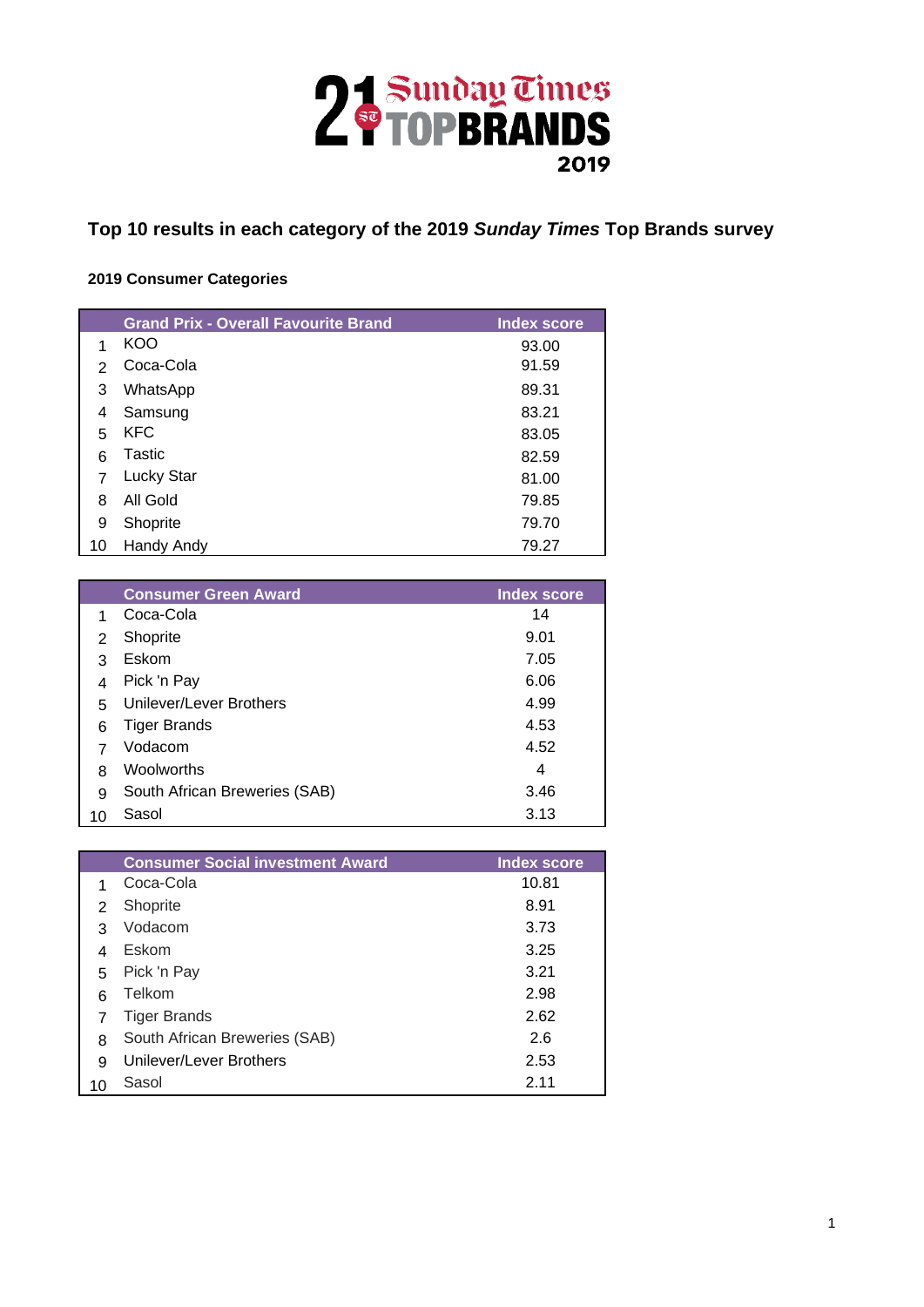|               | <b>Proudly South African Brand Award</b> | <b>Index score</b> |
|---------------|------------------------------------------|--------------------|
| 1             | Shoprite                                 | 6.90               |
| $\mathcal{P}$ | Vodacom                                  | 3.06               |
| 3             | Clover                                   | 2.24               |
| 4             | Pick 'n Pay                              | 2.11               |
| 5             | Woolworths                               | 1.79               |
| 6             | <b>MTN</b>                               | 1.57               |
| 7             | Telkom                                   | 1.48               |
| 8             | Sasol                                    | 1.31               |
| 9             | KOO                                      | 0.92               |
| 10            | Sasko                                    | 0.91               |

|    | <b>Alcoholic Spirits</b> | <b>Index score</b> |
|----|--------------------------|--------------------|
|    | Hennessy                 | 63.17              |
| 2  | Johnnie Walker           | 61.97              |
| 3  | Jameson                  | 59.40              |
| 4  | Amarula                  | 56.96              |
| 5  | Skyy Vodka               | 56.32              |
| 6  | Tanqueray                | 55.97              |
|    | <b>Jack Daniels</b>      | 55.60              |
| 8  | Smirnoff                 | 52.70              |
| 9  | Glenmorangie             | 52.21              |
| 10 | Chivas Regal             | 51.98              |

|    | <b>Make-Up and Face Care</b> | <b>Index score</b> |
|----|------------------------------|--------------------|
| 1  | Nivea                        | 72.02              |
| 2  | Pond's                       | 63.76              |
| 3  | Johnson & Johnson            | 59.27              |
| 4  | Revlon                       | 59.09              |
| 5  | Avon                         | 57.53              |
| 6  | Woolworths                   | 56.79              |
|    | Yardley                      | 55.66              |
| 8  | Lux                          | 55.56              |
| 9  | Maybelline                   | 55.10              |
| 10 | Dawn                         | 54.36              |

|               | <b>Beer</b>             | <b>Index score</b> |
|---------------|-------------------------|--------------------|
|               | Heineken                | 64.40              |
| $\mathcal{P}$ | Castle Lite             | 62.55              |
| 3             | Carling Black Label     | 58.98              |
| 4             | <b>Flying Fish</b>      | 58.01              |
| 5             | Corona                  | 53.42              |
| 6             | Castle Lager            | 53.28              |
|               | Windhoek Lager          | 52.23              |
| 8             | <b>Windhoek Draught</b> | 48.93              |
| 9             | <b>Amstel Lager</b>     | 48.88              |
| 10            | Hansa                   | 48.77              |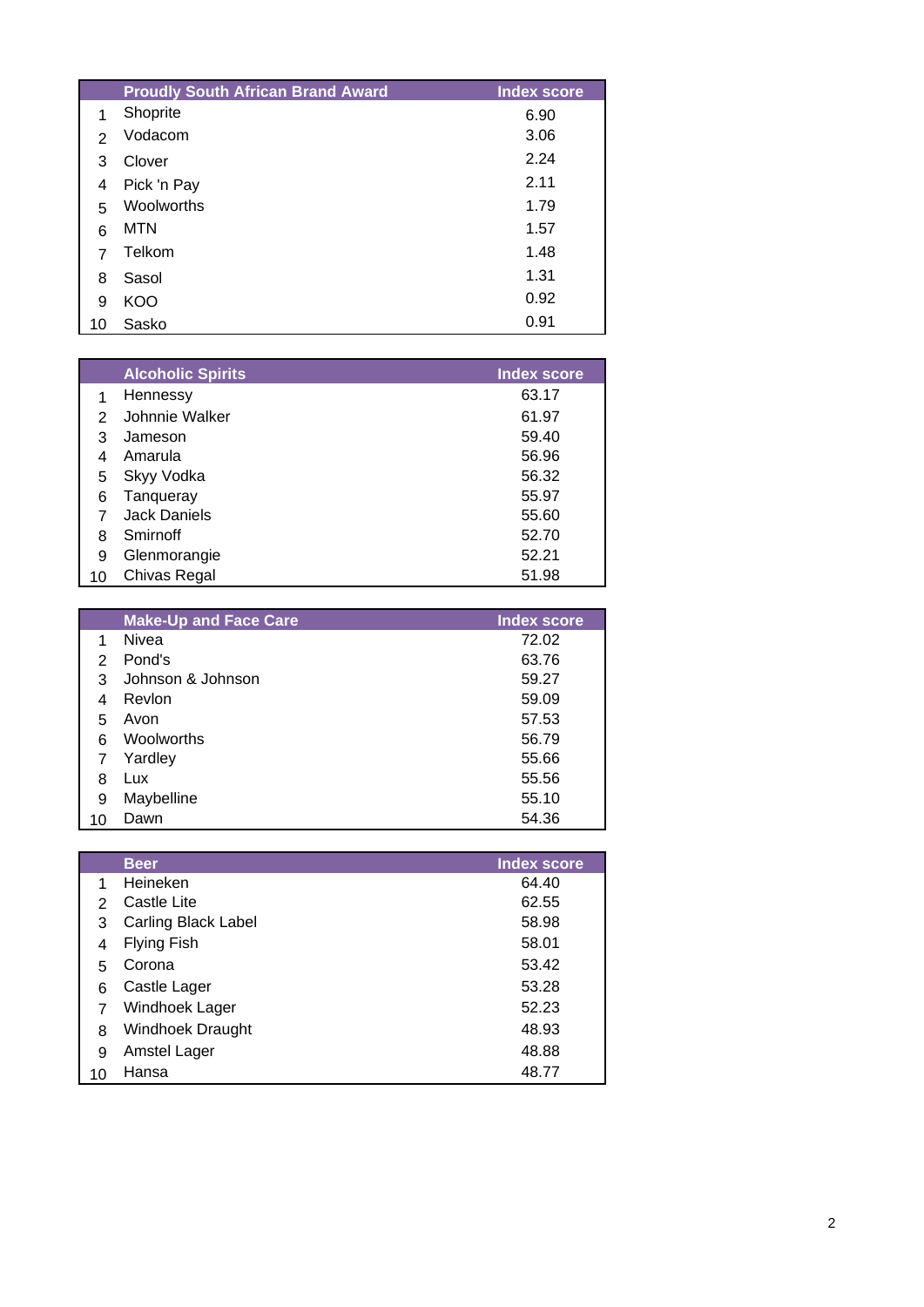|    | <b>Cars</b>   | <b>Index score</b> |
|----|---------------|--------------------|
| 1  | Mercedes-Benz | 67.75              |
| 2  | Toyota        | 65.90              |
| 3  | <b>BMW</b>    | 65.31              |
| 4  | Volkswagen    | 63.70              |
| 5  | Audi          | 59.60              |
| 6  | Isuzu         | 49.54              |
| 7  | Ford          | 49.24              |
| 8  | Kia           | 47.54              |
| 9  | Hyundai       | 46.79              |
| 10 | Mazda         | 46.18              |

|    | <b>Cellphones</b> | <b>Index score</b> |
|----|-------------------|--------------------|
| 1  | Samsung           | 83.21              |
| 2  | Apple iPhone      | 68.30              |
| 3  | Huawei            | 67.78              |
| 4  | Nokia             | 56.55              |
| 5  | Sony              | 52.30              |
| 6  | LG                | 49.27              |
|    | Microsoft         | 48.87              |
| 8  | <b>Hisense</b>    | 48.50              |
| 9  | Mobicel           | 45.32              |
| 10 | <b>Blackberry</b> | 40.91              |

|    | <b>Condiments &amp; Sauces</b>      | <b>Index score</b> |
|----|-------------------------------------|--------------------|
|    | All Gold                            | 79.85              |
|    | Crosse & Blackwell Mayonnaise       | 77.08              |
| 3  | Nola Mayonnaise                     | 67.32              |
|    | Mrs Balls                           | 64.66              |
| 5  | Nando's sauces                      | 57.24              |
| 6  | Wellingtons                         | 52.64              |
|    | <b>Woolworths Mayonnaise</b>        | 52.30              |
| 8  | Maggi/ Lazenby Worcestershire Sauce | 52.16              |
| 9  | Veri Peri sauces                    | 51.47              |
| 10 | Tabasco sauce                       | 50.94              |

|   | <b>Domestic Airlines</b> | <b>Index score</b> |
|---|--------------------------|--------------------|
| 1 | South Africa Airways     | 61.23              |
| 2 | <b>British Airways</b>   | 56.92              |
| З | Mango                    | 54.49              |
|   | South African Express    | 47.56              |
|   | Safair                   | 46.71              |
|   | Kulula.com               | 46.13              |
|   | <b>SA Airlink</b>        | 45.94              |

|   | <b>Electronic Goods</b> | <b>Index score</b> |
|---|-------------------------|--------------------|
| 1 | Samsung                 | 82.42              |
| 2 | LG                      | 71.04              |
| 3 | Sony                    | 64.97              |
| 4 | Apple                   | 57.22              |
| 5 | Hisense                 | 57.11              |
| 6 | Telefunken              | 55.90              |
|   | Panasonic               | 55.64              |
| 8 | Huawei                  | 54.55              |
| 9 | Sansui                  | 53.81              |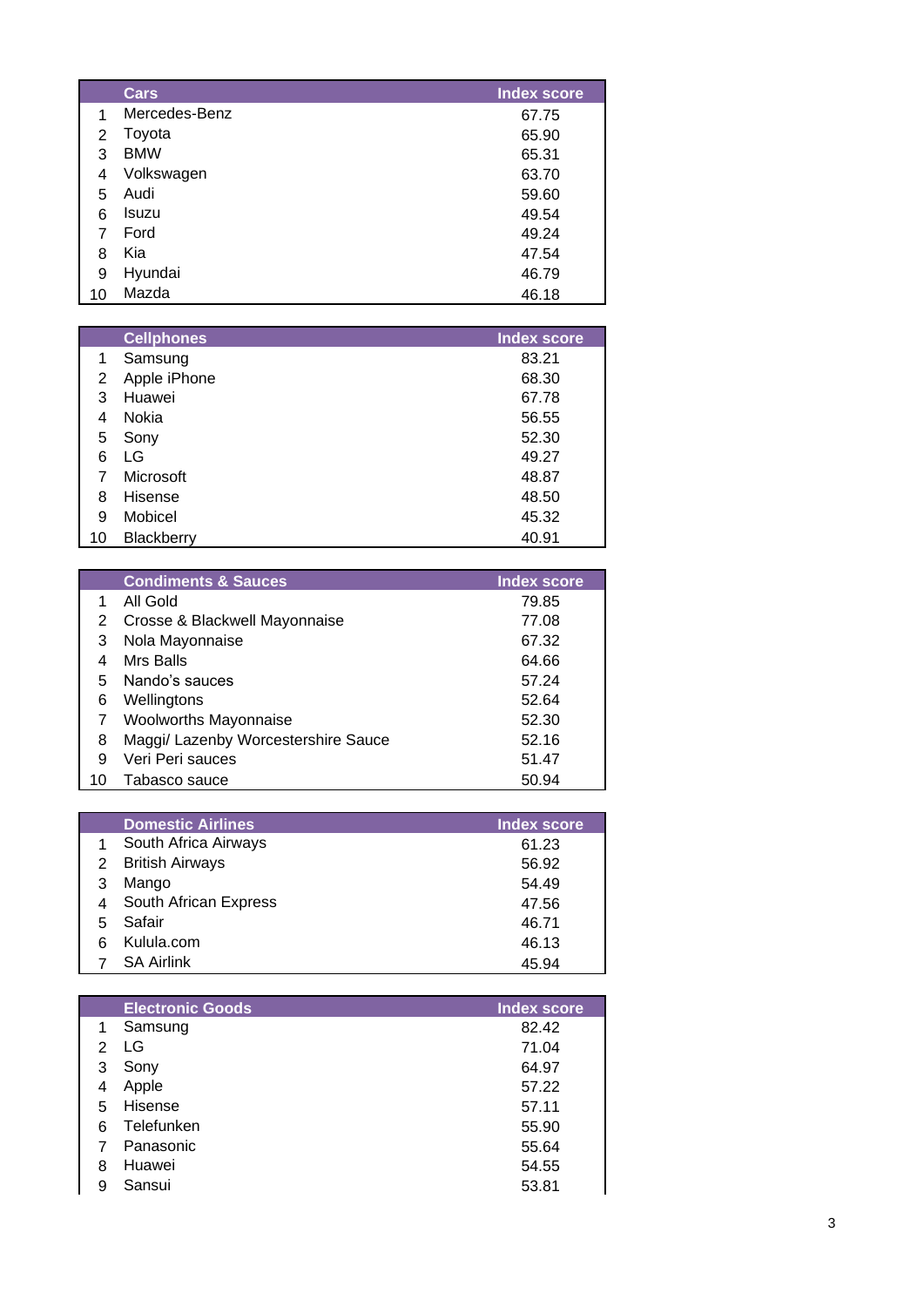| 10 | Pioneer              | 53.22       |
|----|----------------------|-------------|
|    |                      |             |
|    |                      |             |
|    | <b>Energy Drinks</b> | Index score |

|               | .              | <b>UU.U</b> I |
|---------------|----------------|---------------|
| $\mathcal{P}$ | Powerade       | 67.37         |
| 3             | Power Play     | 63.95         |
| 4             | Energade       | 62.06         |
| 5             | Monster        | 55.96         |
| 6             | Lucozade       | 54.28         |
| 7             | Dragon         | 51.10         |
| 8             | <b>Bioplus</b> | 49.79         |
| 9             | Reboost        | 49.52         |
| 10            | Switch         | 49.27         |
|               |                |               |

|    | <b>Essential Foods</b> | <b>Index score</b> |
|----|------------------------|--------------------|
|    | Tastic                 | 82.59              |
| 2  | Albany                 | 77.49              |
| 3  | Fattis & Monis         | 73.45              |
| 4  | <b>White Star</b>      | 69.42              |
| 5  | Spekko                 | 67.20              |
| 6  | Sasko                  | 64.39              |
|    | ACE                    | 60.82              |
| 8  | <b>Blue Ribbon</b>     | 57.98              |
| 9  | <b>Aunt Caroline</b>   | 54.42              |
| 10 | SuperSun               | 51.46              |

|    | <b>Fast-Food Restaurants</b> | <b>Index score</b> |
|----|------------------------------|--------------------|
|    | <b>KFC</b>                   | 83.05              |
|    | Debonairs Pizza              | 64.71              |
| 3  | Nando's                      | 64.53              |
| 4  | McDonalds/McCafe             | 64.10              |
| 5  | Chicken Licken               | 62.84              |
| 6  | <b>Steers</b>                | 60.44              |
|    | Wimpy                        | 58.71              |
| 8  | Romans Pizza                 | 55.17              |
| 9  | <b>Burger King</b>           | 53.01              |
| 10 | The Fish & Chip Co.          | 50.84              |

|    | <b>Grocery Stores</b>                                | <b>Index score</b> |
|----|------------------------------------------------------|--------------------|
| 1  | Shoprite                                             | 79.70              |
| 2  | Pick n Pay (Supermarket/Hypermarket/Family<br>store) | 77.38              |
| 3  | Spar/ Kwik Spar/ Super Spar                          | 69.87              |
| 4  | Checkers/ Checkers Hyper                             | 66.59              |
| 5  | <b>Woolworths</b>                                    | 63.40              |
| 6  | Makro                                                | 56.23              |
|    | Fruit & Veg City                                     | 54.83              |
| 8  | Boxer                                                | 50.80              |
| 9  | Game (Foodco)                                        | 49.62              |
| 10 | Cambridge Foods                                      | 45.73              |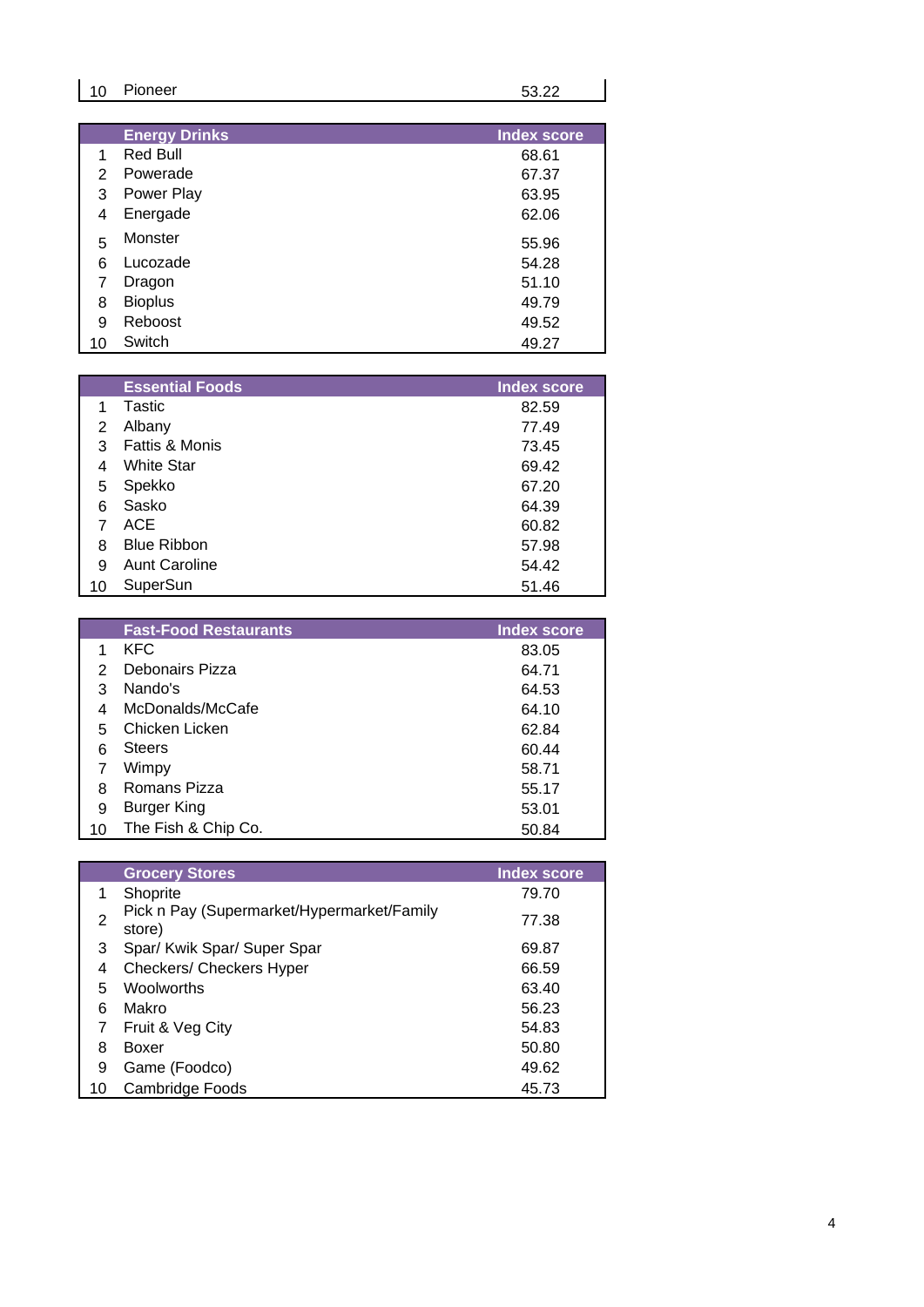|    | <b>Fruit Based Drinks</b> | <b>Index score</b> |
|----|---------------------------|--------------------|
| 1  | Oros                      | 64.42              |
| 2  | Tropika                   | 62.91              |
| 3  | Liqui-Fruit               | 61.69              |
| 4  | Clover                    | 60.95              |
| 5  | Halls                     | 58.14              |
| 6  | Magalies                  | 57.85              |
| 7  | Fruitree                  | 55.96              |
| 8  | Wild Island               | 49.99              |
| 9  | Sir Juice                 | 49.88              |
| 10 | Ceres                     | 47.86              |

|    | <b>Large Kitchen Appliances</b> | <b>Index score</b> |
|----|---------------------------------|--------------------|
| 1  | Samsung                         | 76.96              |
| 2  | Defy                            | 74.02              |
| 3  | LG                              | 68.41              |
| 4  | Kelvinator                      | 58.03              |
| 5  | <b>KIC</b>                      | 54.55              |
| 6  | Whirlpool                       | 54.01              |
|    | <b>Hisense</b>                  | 53.15              |
| 8  | <b>Bosch</b>                    | 46.18              |
| 9  | Smeg                            | 44.20              |
| 10 | Panasonic                       | 41.03              |

|    | <b>Long-Term Insurance</b> | <b>Index score</b> |
|----|----------------------------|--------------------|
| 1  | Old Mutual Group           | 59.84              |
| 2  | <b>AVBOB</b>               | 57.19              |
| 3  | Sanlam                     | 57.09              |
| 4  | <b>Standard Bank</b>       | 54.48              |
| 5  | Hollard                    | 54.28              |
| 6  | Metropolitan Life          | 54.27              |
|    | Alexander Forbes           | 54.19              |
| 8  | <b>FNB</b>                 | 54.04              |
| 9  | Clientele                  | 53.05              |
| 10 | <b>OUTsurance Life</b>     | 50.91              |

|    | <b>Loyalty Programmes</b>   | <b>Index score</b> |
|----|-----------------------------|--------------------|
| 1. | Pick n Pay Smart Shopper    | 67.45              |
|    | <b>Clicks ClubCard</b>      | 62.98              |
| 3  | <b>Nedbank Greenbacks</b>   | 57.12              |
| 4  | Edgars Thank U              | 56.99              |
| 5  | Absa Rewards                | 55.78              |
| 6  | <b>Standard Bank UCount</b> | 55.40              |
|    | Jet Thank U                 | 53.57              |
| 8  | <b>Woolworths WRewards</b>  | 53.34              |
| 9  | Spur Family Card            | 52.94              |
| 10 | <b>FNB</b> ebucks           | 52.55              |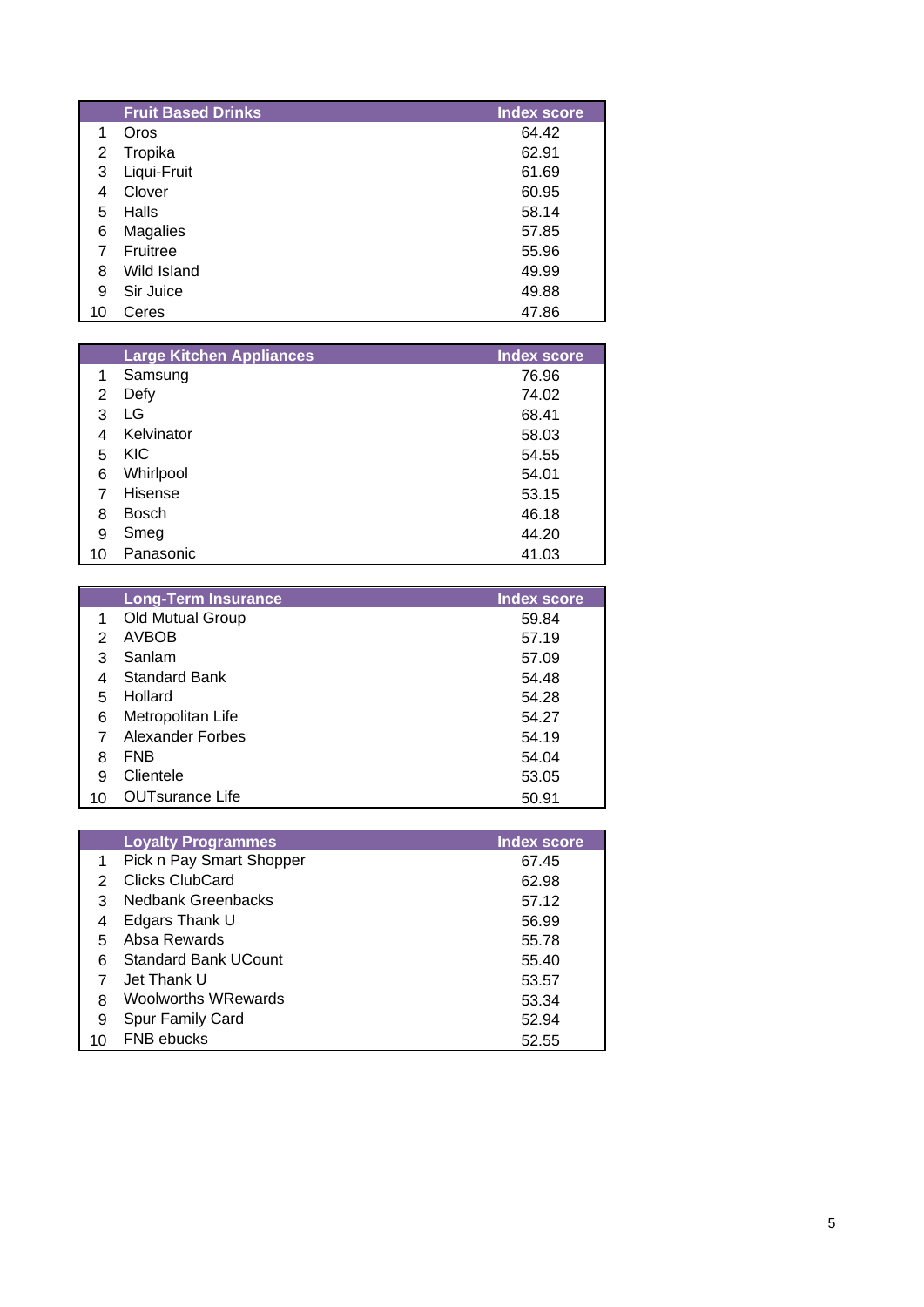|    | <b>Personal Care</b> | <b>Index score</b> |
|----|----------------------|--------------------|
|    | Vaseline             | 72.02              |
| 2  | Nivea                | 71.70              |
| 3  | Protex               | 66.99              |
| 4  | Sunlight             | 66.16              |
| 5  | Dettol               | 60.59              |
| 6  | Ingrams              | 58.61              |
|    | Johnson & Johnson    | 57.08              |
| 8  | Lux                  | 57.06              |
| 9  | Dawn                 | 54.99              |
| 10 | Dove                 | 54.36              |

|    | <b>Petrol Stations</b> | <b>Index score</b> |
|----|------------------------|--------------------|
| 1  | Engen                  | 68.01              |
| 2  | <b>BP</b>              | 60.68              |
| 3  | Sasol                  | 57.97              |
| 4  | Total                  | 56.63              |
| 5. | Shell                  | 56.24              |
| 6  | Caltex                 | 53.61              |
|    | Puma                   | 41.26              |
| 8  | Exel                   | 39.03              |
| 9  | Zenex                  | 31.77              |
|    |                        |                    |

|               | <b>Retail Banks</b>  |       |
|---------------|----------------------|-------|
| 1             | Capitec              | 75.18 |
| $\mathcal{P}$ | <b>FNB</b>           | 61.04 |
| 3             | <b>Nedbank</b>       | 60.58 |
| 4             | <b>Standard Bank</b> | 60.56 |
| 5             | Absa                 | 58.54 |
| 6             | Post Bank            | 39.75 |
|               | African Bank         | 31.35 |

|    | <b>Short-Term Insurance</b> | <b>Index score</b> |
|----|-----------------------------|--------------------|
| 1  | Old Mutual Insure           | 60.46              |
| 2  | OUTsurance                  | 57.48              |
| 3  | Discovery Insure            | 56.88              |
| 4  | AA Insurance                | 56.16              |
| 5  | Momentum                    | 55.77              |
| 6  | Absa Direct                 | 55.68              |
|    | Clientele                   | 55.03              |
| 8  | Auto & General              | 54.94              |
| 9  | Hollard                     | 53.64              |
| 10 | FNB                         | 52.50              |

|    | <b>Sit-Down Restaurants</b> | <b>Index score</b> |
|----|-----------------------------|--------------------|
| 1  | Spur                        | 68.52              |
| 2  | Nando's                     | 66.62              |
| 3  | Wimpy                       | 60.85              |
| 4  | Mugg & Bean                 | 56.46              |
| 5  | Ocean Basket                | 55.84              |
| 6  | RocoMamas                   | 55.07              |
| 7  | News Café                   | 49.33              |
| 8  | John Dorys                  | 48.20              |
| 9  | Turn n Tender               | 46.83              |
| 10 | Dros                        | 46.32              |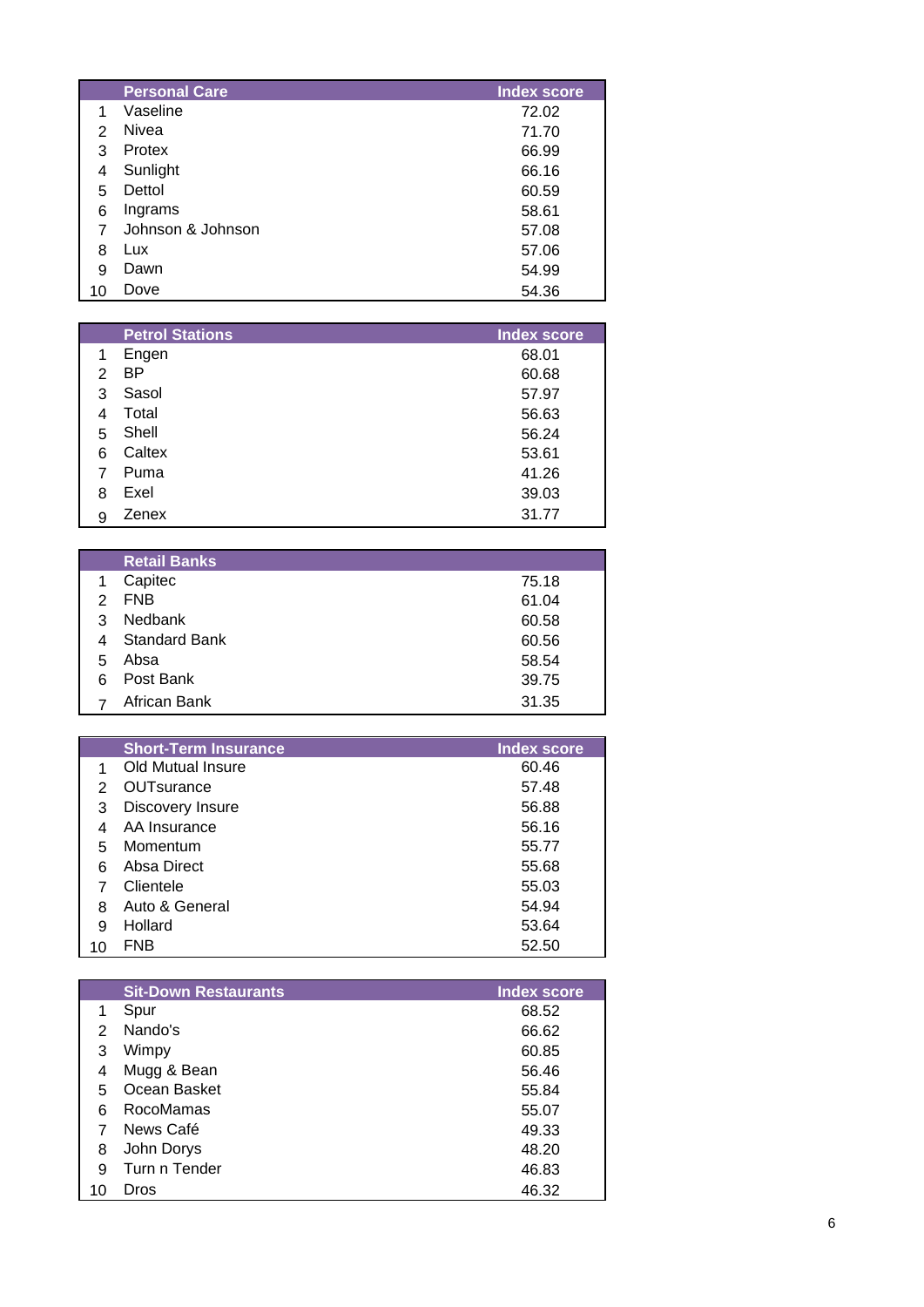|    | <b>Soft Drinks</b>        | <b>Index score</b> |
|----|---------------------------|--------------------|
| 1  | Coca-Cola                 | 91.59              |
| 2  | <b>Stoney Ginger Beer</b> | 67.03              |
| 3  | Sprite                    | 64.32              |
| 4  | Fanta                     | 62.32              |
| 5  | Sparletta                 | 61.05              |
| 6  | Appletiser                | 59.05              |
|    | Grapetiser                | 53.80              |
| 8  | Twist                     | 53.00              |
| 9  | Schweppes                 | 51.29              |
| 10 | Lipton Ice Tea            | 50.64              |

| <b>Telecommunications Providers</b> | Index score |
|-------------------------------------|-------------|
| Vodacom                             | 71.47       |
| MTN                                 | 69.52       |
| Cell C                              | 56.47       |
| Telkom Mobile                       | 54.59       |
| Telkom                              | 52.45       |
|                                     |             |

|    | <b>Tinned Foods</b> | <b>Index score</b> |
|----|---------------------|--------------------|
| 1  | KOO                 | 93.00              |
| 2  | <b>Lucky Star</b>   | 81.00              |
| 3  | All Gold            | 72.32              |
| 4  | <b>Bull Brand</b>   | 63.74              |
| 5  | Glenryck            | 54.71              |
| 6  | Enterprise          | 52.41              |
| 7  | John West           | 52.12              |
| 8  | Hugos               | 49.60              |
| 9  | Saldanha            | 48.31              |
| 10 | <b>Rhodes</b>       | 46.76              |

| <b>Micro-Lenders</b>              | Index score |
|-----------------------------------|-------------|
| Capfin (Pep and Ackermans stores) | 61.29       |
| Wonga                             | 49.59       |

|    | <b>Weekly Newspapers</b>       | <b>Index score</b> |
|----|--------------------------------|--------------------|
| 1  | Soccer Laduma                  | 60.24              |
| 2  | <b>City Press</b>              | 60.18              |
| 3  | <b>Sunday Times</b>            | 59.08              |
| 4  | Sunday Sun                     | 57.31              |
| 5  | Daily Dispatch Weekend Edition | 56.62              |
| 6  | Sunday World                   | 56.31              |
|    | Ilanga langeSonto              | 53.35              |
| 8  | <b>Sunday Tribune</b>          | 51.30              |
| 9  | Mail & Guardian                | 50.85              |
| 10 | Son op Sondag                  | 49.45              |

## **New in 2019**

| <b>Craft Beer</b> | Index score |
|-------------------|-------------|
| Soweto Gold       | 57.46       |
| 2 Darling Brew    | 50.02       |
| Jack Black        | 49.60       |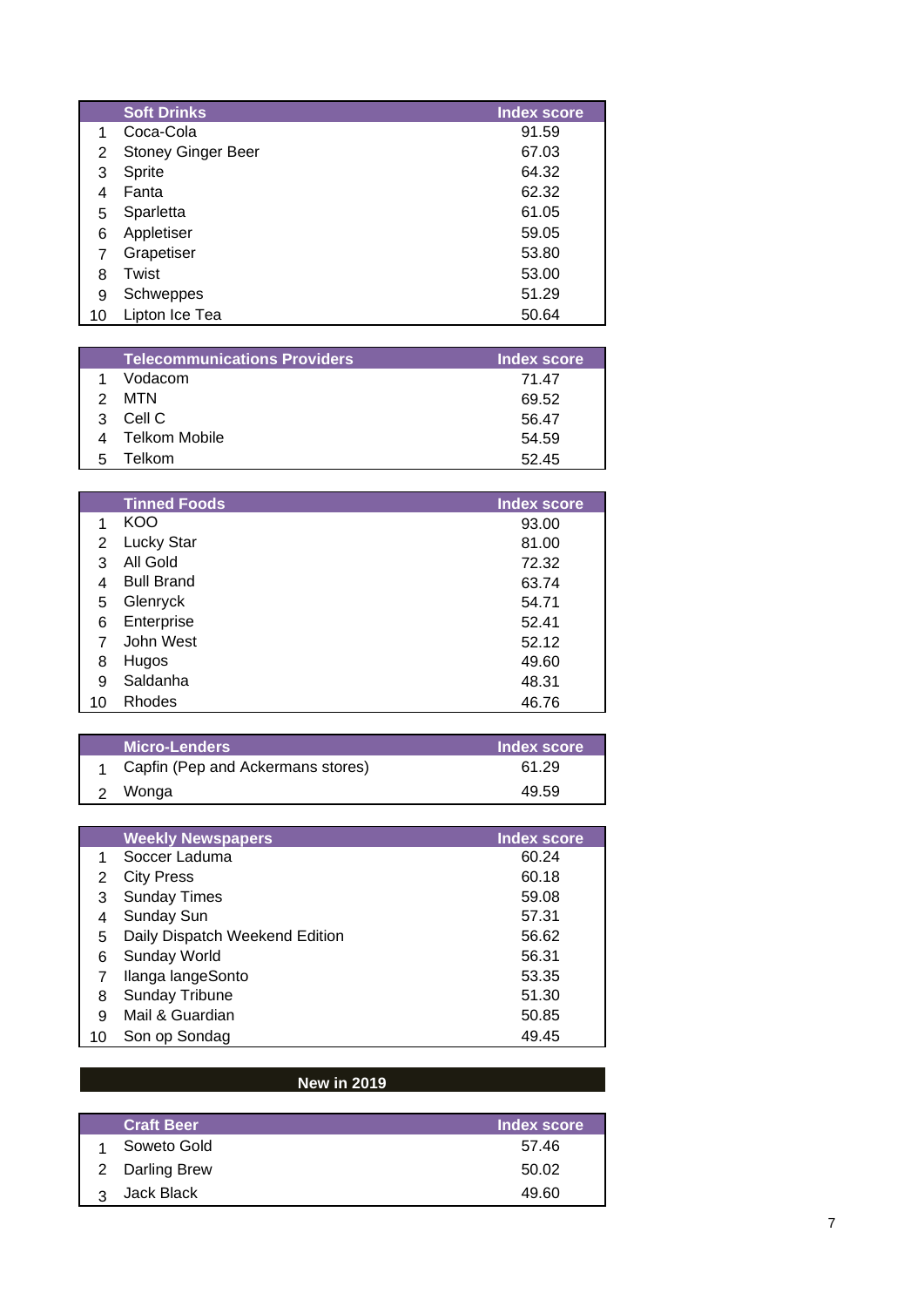|    | <b>Fibre-to-the-Home Providers</b> | <b>Index score</b> |
|----|------------------------------------|--------------------|
|    | Telkom LTE                         | 58.75              |
| 2. | ADSL                               | 56.43              |
|    | Vodacom Fibre                      | 56.11              |
|    | Mweb                               | 54.98              |
|    | <b>MTN Smart Village Fibre</b>     | 50.39              |

|    | <b>Hot Beverages</b>   | <b>Index score</b> |
|----|------------------------|--------------------|
| 1  | Ricoffy                | 70.84              |
| 2  | Freshpak               | 65.12              |
| 3  | Joko                   | 62.96              |
| 4  | <b>Five Roses</b>      | 61.62              |
| 5  | Jacobs                 | 59.30              |
| 6  | Nescafe                | 55.85              |
| 7  | Glen                   | 54.21              |
| 8  | Frisco                 | 53.05              |
| 9  | Milo                   | 52.88              |
| 10 | Cadburys Hot Chocolate | 51.96              |

|    | <b>Household Cleaning</b> | <b>Index score</b> |
|----|---------------------------|--------------------|
| 1  | Handy Andy                | 79.27              |
| 2  | Sunlight                  | 78.33              |
| 3  | Domestos                  | 70.31              |
| 4  | JIK.                      | 65.74              |
| 5  | Dettol                    | 57.91              |
| 6  | Mr Min                    | 56.52              |
| 7  | Mr Muscle                 | 53.09              |
| 8  | Vanish                    | 47.85              |
| 9  | Harpic                    | 47.51              |
| 10 | Jeves                     | 46.43              |

|    | <b>Laundry Care</b> | <b>Index score</b> |
|----|---------------------|--------------------|
| 1  | Sunlight            | 77.30              |
| 2  | Sta-Soft            | 75.31              |
| 3  | Omo                 | 69.04              |
| 4  | Ariel               | 61.04              |
| 5  | Comfort             | 58.81              |
| 6  | <b>MAQ</b>          | 58.73              |
|    | JIK.                | 58.47              |
| 8  | Surf                | 52.98              |
| 9  | <b>Skip</b>         | 49.72              |
| 10 | Vanish              | 48.63              |

|   | <b>Online Banking</b> | <b>Index score</b> |
|---|-----------------------|--------------------|
| 1 | Capitec               | 74.07              |
| 2 | Nedbank               | 61.47              |
| 3 | <b>FNB</b>            | 61.47              |
| 4 | <b>Standard Bank</b>  | 60.25              |
| 5 | Absa                  | 58.17              |
| 6 | Post Bank             | 33.70              |
|   | African Bank          | 29.77              |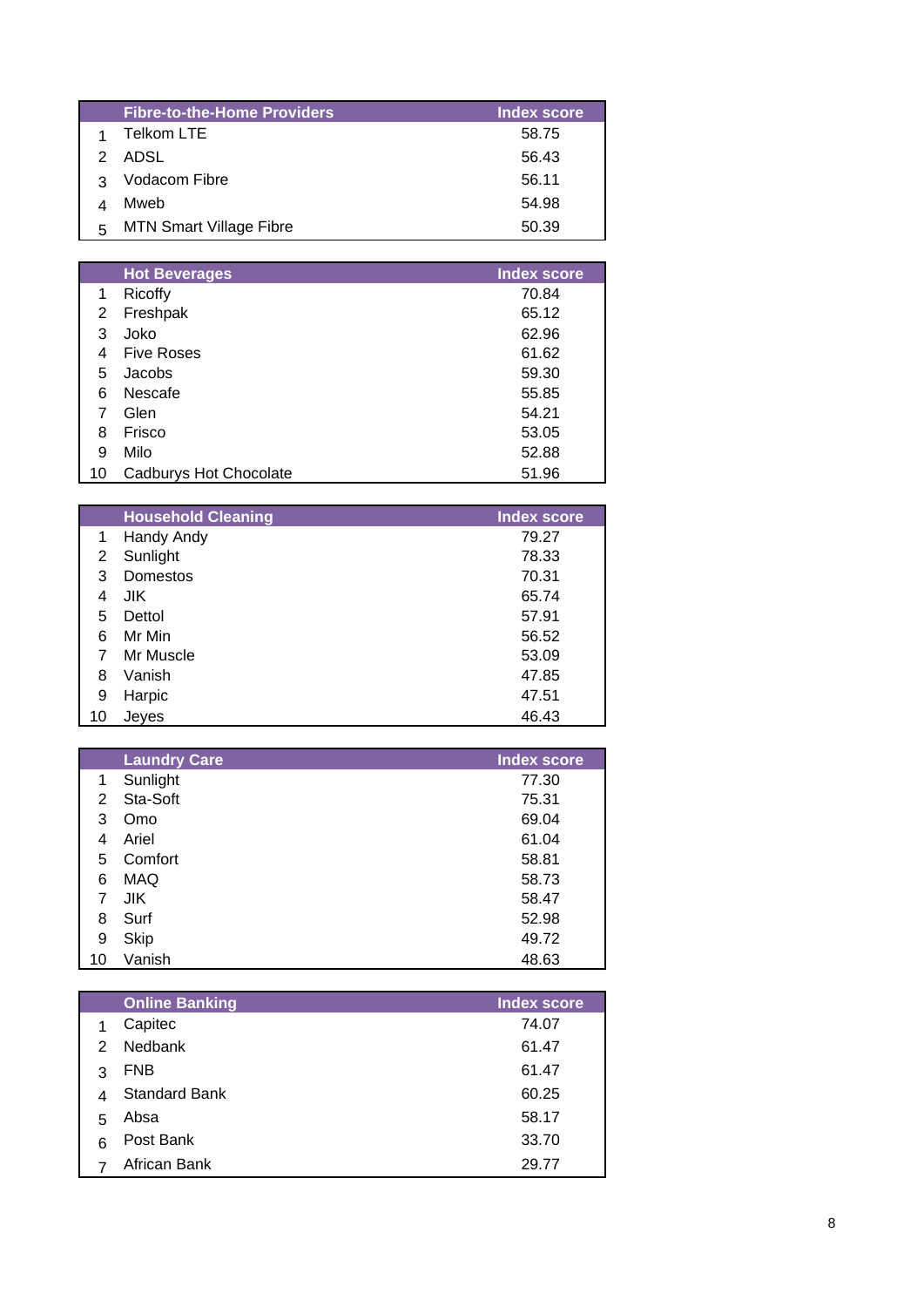|    | <b>Paid Streaming Services</b> | <b>Index score</b> |
|----|--------------------------------|--------------------|
|    | <b>DSty Now</b>                | 61.18              |
|    | Showmax                        | 53.00              |
| ว  | <b>Netflix</b>                 | 52.00              |
|    | YouTube Premium                | 49.99              |
| г, | Cell C Black                   | 49.01              |
| 6  | Vodacom VideoPlay/OnDemand     | 47.98              |

|    | <b>Social Networks</b> | <b>Index score</b> |
|----|------------------------|--------------------|
| 1  | WhatsApp               | 89.31              |
| 2  | Facebook               | 72.17              |
| 3  | Google+                | 60.07              |
| 4  | YouTube                | 59.44              |
| 5  | Instagram              | 52.93              |
| 6  | Twitter                | 50.52              |
|    | LinkedIn               | 43.89              |
| 8  | Pinterest              | 43.01              |
| 9  | Snapchat               | 42.60              |
| 10 | WeChat                 | 41.94              |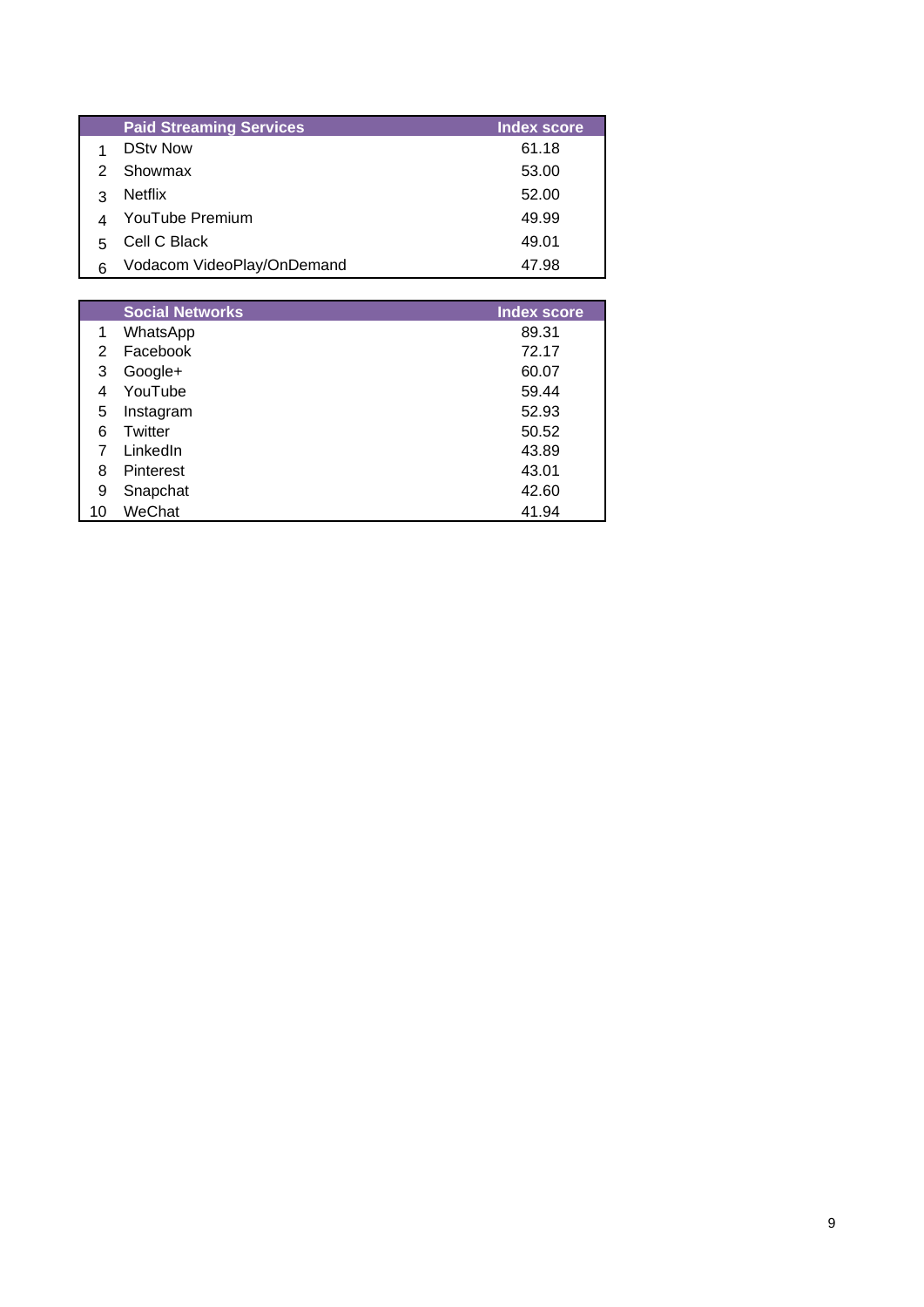## **2019 Business Categories:**

|    | <b>Grand Prix</b>      | <b>Index score</b> |
|----|------------------------|--------------------|
| 1  | Samsung                | 86.82              |
| 2  | Emirates               | 85.33              |
| 3  | Apple iPhone           | 83.43              |
| 4  | Vodacom                | 82.21              |
| 5  | <b>FNB</b>             | 81.68              |
| 6  | Avis                   | 80.94              |
| 7  | <b>British Airways</b> | 80.11              |
| 8  | Discovery Health       | 79.50              |
| 9  | Jameson                | 76.52              |
| 10 | Allan Gray             | 76.51              |

|               | <b>Social Investment</b>             | <b>Score</b> |
|---------------|--------------------------------------|--------------|
| 1             | Vodacom                              | 4.45         |
| $\mathcal{P}$ | <b>FNB</b>                           | 3.14         |
| 3             | <b>Nedbank</b>                       | 3.14         |
| 4             | <b>MTN</b>                           | 3.14         |
| 5             | Coca-Cola/Coke                       | 3.14         |
| 6             | Woolworths                           | 2.09         |
| 7             | <b>Discovery</b>                     | 1.83         |
| 8             | Outsurance                           | 1.57         |
| 9             | Pick 'n Pay                          | 1.31         |
| 10            | <b>SAB (South African Breweries)</b> | 1.31         |

|    | <b>Green</b>      | <b>Score</b> |
|----|-------------------|--------------|
| 1  | Nedbank           | 8.9          |
| 2  | Woolworths        | 8.38         |
| 3  | <b>FNB</b>        | 4.97         |
| 4  | Pick 'n Pay       | 3.93         |
| 5  | Sasol             | 3.66         |
| 6  | Coca-Cola         | 3.14         |
| 7  | Old Mutual        | 2.62         |
| 8  | <b>Discovery</b>  | 2.36         |
| 9  | Shoprite/Checkers | 2.36         |
| 10 | Unilever          | 2.36         |

|               | <b>Domestic Airlines</b> | Index score |
|---------------|--------------------------|-------------|
|               | <b>British Airways</b>   | 80.11       |
| $\mathcal{P}$ | Kulula.com               | 74.17       |
| 3             | Safair                   | 71.78       |
| 4             | Mango                    | 60.35       |
| 5.            | South African Airways    | 55.67       |
| 6             | <b>SA Airlink</b>        | 50.89       |
|               | South African Express    | 41.48       |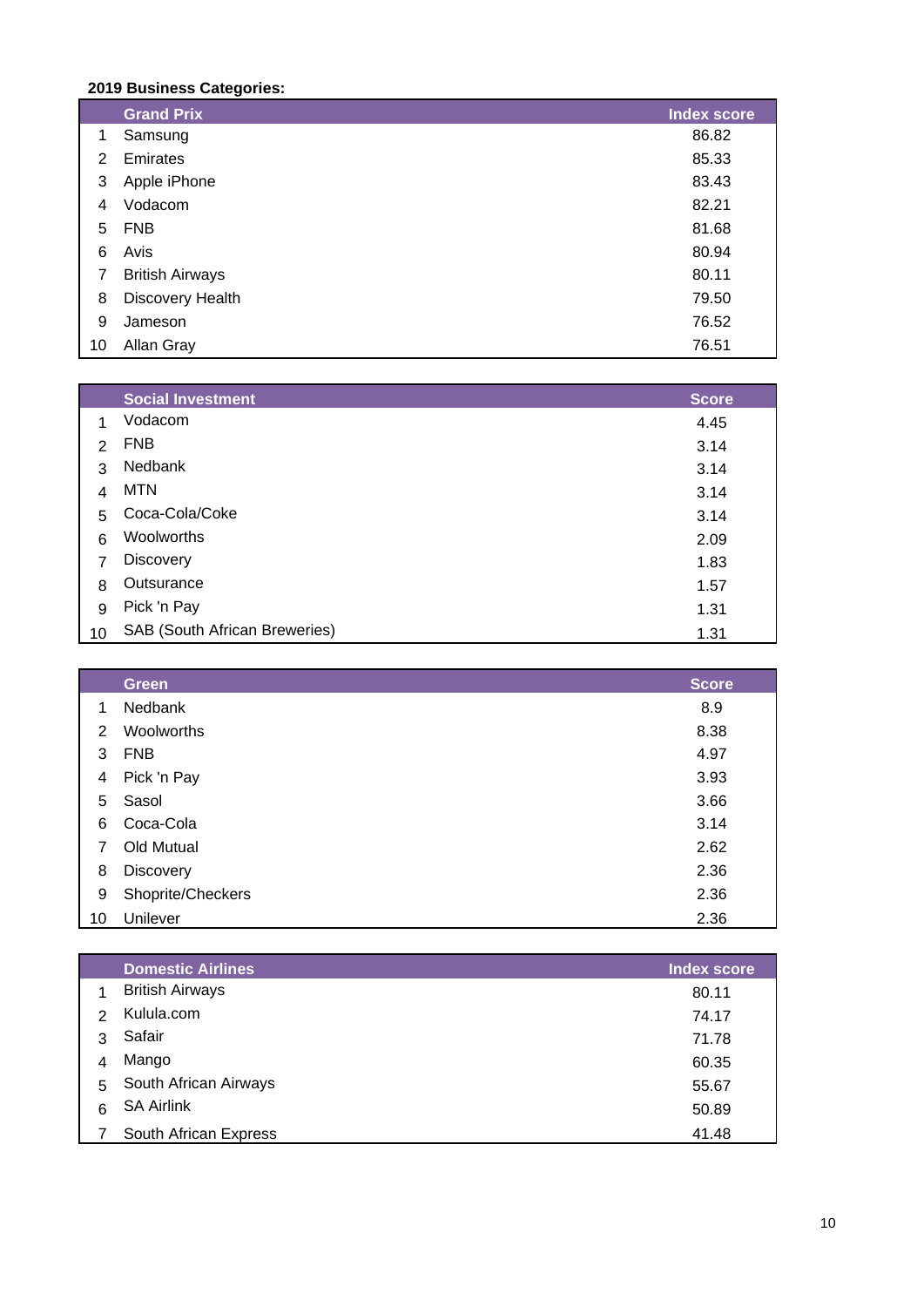|               | <b>Car Hire Companies</b> | <b>Index score</b> |
|---------------|---------------------------|--------------------|
|               | Avis                      | 80.94              |
| $\mathcal{P}$ | Europcar                  | 68.65              |
| 3             | <b>Bidvest</b>            | 59.66              |
| 4             | <b>Budget</b>             | 58.64              |
| 5             | Hertz                     | 56.12              |
| 6             | <b>First Car Rental</b>   | 53.76              |
|               | <b>Tempest Car Hire</b>   | 49.44              |

|               | <b>Long-Term Insurance</b> | <b>Index score</b> |
|---------------|----------------------------|--------------------|
|               | Discovery Life             | 67.92              |
| $\mathcal{P}$ | Sanlam                     | 64.13              |
| 3             | Old Mutual Group           | 63.47              |
| 4             | <b>FNB</b>                 | 62.26              |
| 5             | Liberty                    | 61.78              |
| 6             | <b>Alexander Forbes</b>    | 60.19              |
| 7             | <b>OUTsurance Life</b>     | 57.84              |
| 8             | Investec                   | 57.56              |
| 9             | Momentum Myriad            | 54.15              |

|               | <b>Short-Term Insurance</b> | <b>Index score</b> |
|---------------|-----------------------------|--------------------|
| 1             | Santam                      | 70.61              |
| $\mathcal{P}$ | Discovery Insure            | 70.27              |
| 3             | OUTsurance                  | 64.82              |
| 4             | <b>FNB</b>                  | 62.82              |
| 5             | Hollard                     | 58.84              |
| 6             | <b>Old Mutual Insure</b>    | 56.63              |
| 7             | <b>Alexander Forbes</b>     | 56.62              |
| 8             | Auto & General              | 54.23              |
| 9             | <b>SASRIA</b>               | 37.01              |

|               | <b>Corporate Banks</b> | <b>Index score</b> |
|---------------|------------------------|--------------------|
|               | <b>FNB</b>             | 81.68              |
| $\mathcal{P}$ | Investec               | 70.10              |
| 3             | Capitec                | 67.38              |
| 4             | <b>Standard Bank</b>   | 59.24              |
| 5             | Nedbank                | 58.08              |
| 6             | Absa                   | 51.12              |

|   | <b>Cellphones</b> | Index score |
|---|-------------------|-------------|
|   | Samsung           | 86.82       |
|   | 2 Apple iPhone    | 83.43       |
| 3 | Huawei            | 68.57       |
|   |                   |             |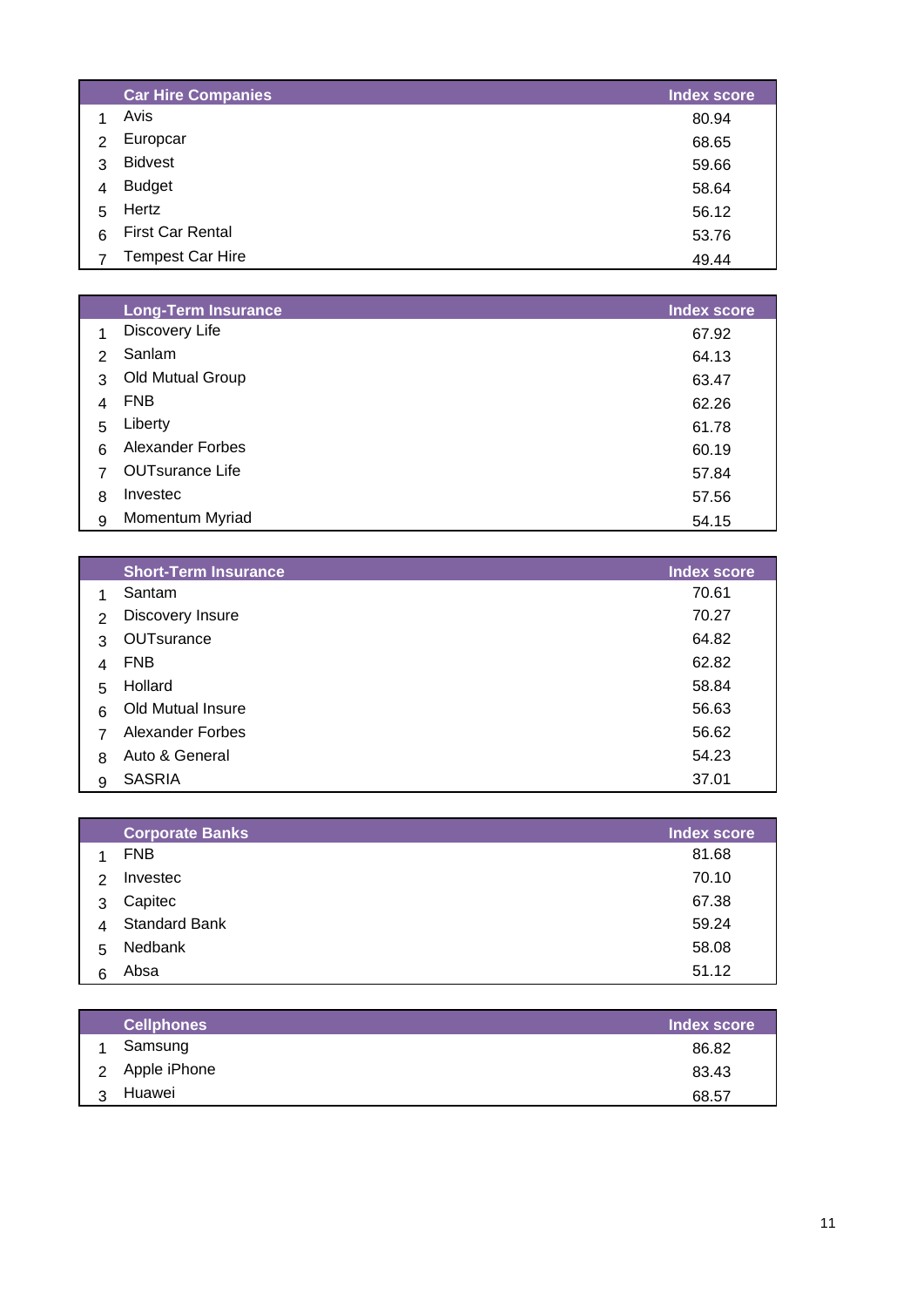|   | <b>Telecoms Providers</b> | <b>Index score</b> |
|---|---------------------------|--------------------|
|   | Vodacom                   | 82.21              |
| 2 | <b>MTN</b>                | 66.02              |
| 3 | <b>Telkom Mobile</b>      | 65.92              |
| 4 | Telkom                    | 59.70              |
| 5 | Cell C                    | 51.35              |
| 6 | Neotel                    | 47.63              |

|               | <b>Business Print Media</b>                                                        | Index score |
|---------------|------------------------------------------------------------------------------------|-------------|
| 1             | <b>Business Day</b>                                                                | 73.49       |
| $\mathcal{P}$ | <b>Financial Mail</b>                                                              | 72.30       |
| 3             | <b>Sunday Times - Business Times</b>                                               | 69.25       |
| 4             | Mail & Guardian - Business                                                         | 68.22       |
| 5             | Finweek                                                                            | 64.04       |
| 6             | <b>City Press Business</b>                                                         | 55.89       |
| 7             | Business Report (daily supplement in The Star/Pretoria<br>News/Mercury/Cape Times) | 48.63       |
| 8             | Citizen Business                                                                   | 48.43       |
| 9             | Sowetan Business                                                                   | 47.35       |
| 10            | Sake 24 (daily supplement in Beeld, Die Burger and Volksblad)                      | 44.27       |

|                | <b>Investment Companies</b> | <b>Index score</b> |
|----------------|-----------------------------|--------------------|
| 1              | Allan Gray                  | 76.51              |
| $\mathcal{P}$  | Investec                    | 70.66              |
| 3              | Old Mutual                  | 63.87              |
| 4              | Sanlam                      | 59.12              |
| 5              | Liberty                     | 57.61              |
| 6              | Momentum                    | 57.44              |
| $\overline{7}$ | Alexander Forbes            | 56.64              |
| 8              | Coronation                  | 53.85              |
| 9              | Discovery Invest            | 53.33              |
| 10             | <b>STANLIB</b>              | 51.77              |

| <b>Medical Aid Companies</b> | Index score |
|------------------------------|-------------|
| Discovery Health             | 79.50       |
| Bonitas                      | 63.42       |
| Momentum                     | 56.27       |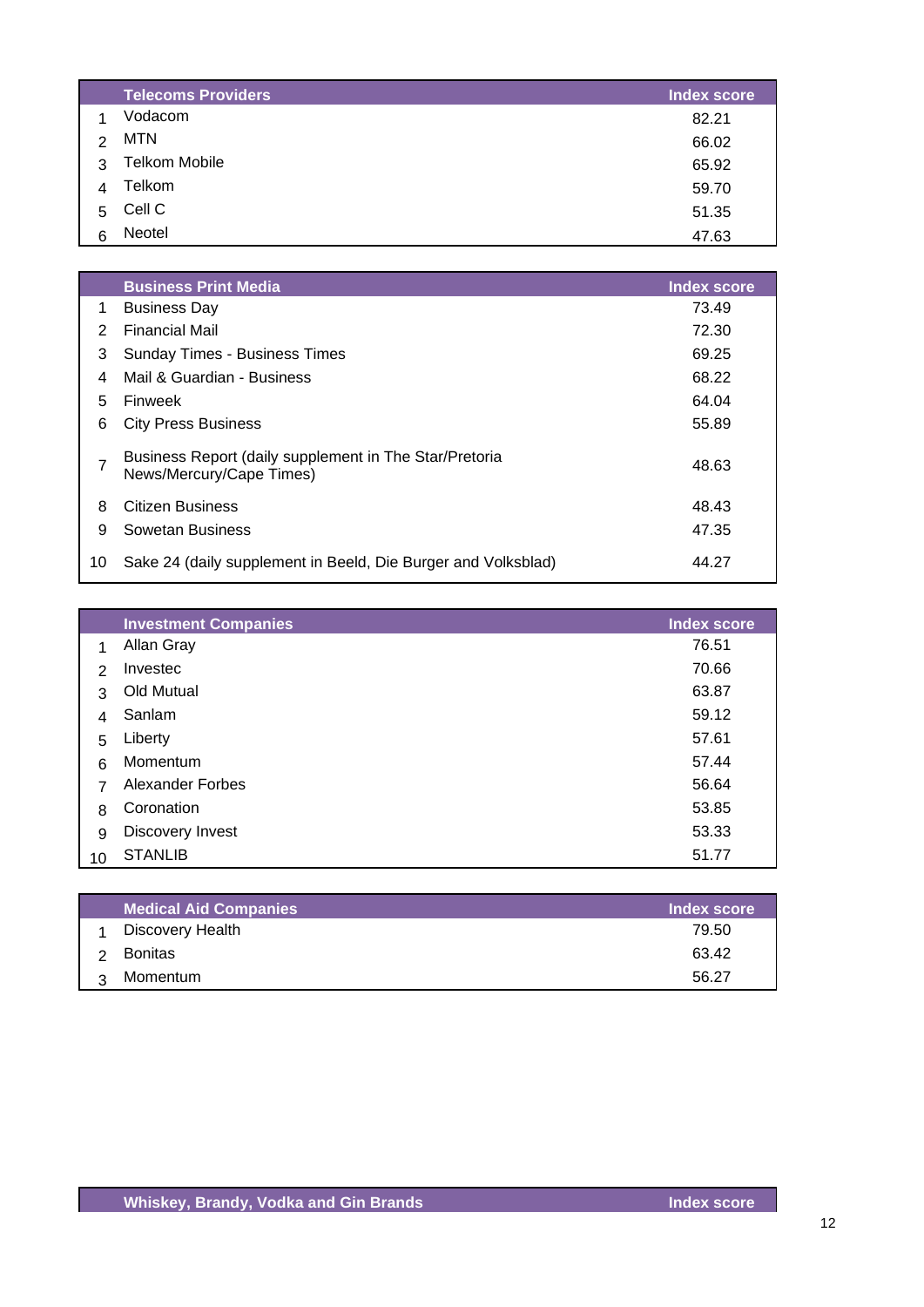|                | Jameson                | 76.52 |
|----------------|------------------------|-------|
| $\mathcal{P}$  | Johnnie Walker         | 75.94 |
| 3              | Glenfiddich            | 75.39 |
| 4              | Chivas Regal           | 75.36 |
| 5              | The Glenlivet          | 72.19 |
| 6              | Glenmorangie           | 70.44 |
| $\overline{7}$ | Tanqueray              | 66.75 |
| 8              | <b>Bombay Sapphire</b> | 63.84 |
| 9              | Hennessy               | 63.40 |
| 10             | Jack Daniel's          | 63.11 |

## **New in 2019**

|   | <b>Hotels</b>                                                             | <b>Index score</b> |
|---|---------------------------------------------------------------------------|--------------------|
| 1 | Sun International Hotels and Resorts                                      | 67.42              |
| 2 | Tsogo Sun Hotels (Holiday Inn/Crowne Plaza/Garden Court/ Southern<br>Sun) | 65.82              |
| 3 | Protea Hotels                                                             | 63.42              |
| 4 | Hilton                                                                    | 60.79              |
| 5 | Radisson                                                                  | 58.66              |
| 6 | Marriott                                                                  | 54.97              |
|   | City Lodge                                                                | 53.77              |

|    | <b>Courier Companies</b> | <b>Index score</b> |
|----|--------------------------|--------------------|
| 1  | <b>DHL</b>               | 76.36              |
| 2  | FedEx                    | 62.06              |
| 3  | The Courier Guy          | 61.53              |
| 4  | <b>RAM</b>               | 59.95              |
| 5  | PostNet                  | 58.46              |
| 6  | <b>DSV</b>               | 58.39              |
| 7  | Globe Flight             | 55.02              |
| 8  | Dawn Wing                | 52.84              |
| 9  | Courier It               | 51.57              |
| 10 | <b>XPS</b>               | 37.43              |

|   | <b>Fibre-to-the-Business Providers</b> | <b>Index score</b> |
|---|----------------------------------------|--------------------|
| 1 | Vodacom                                | 66.70              |
| 2 | MTN                                    | 66.07              |
| 3 | <b>MWEB</b>                            | 65.21              |
| 4 | Openserve                              | 62.81              |
| 5 | Afrihost                               | 61.92              |
| 6 | Telkom                                 | 57.18              |
| 7 | Vox                                    | 54.65              |
| 8 | Vumatel                                | 48.53              |
| 9 | Neotel                                 | 33.80              |